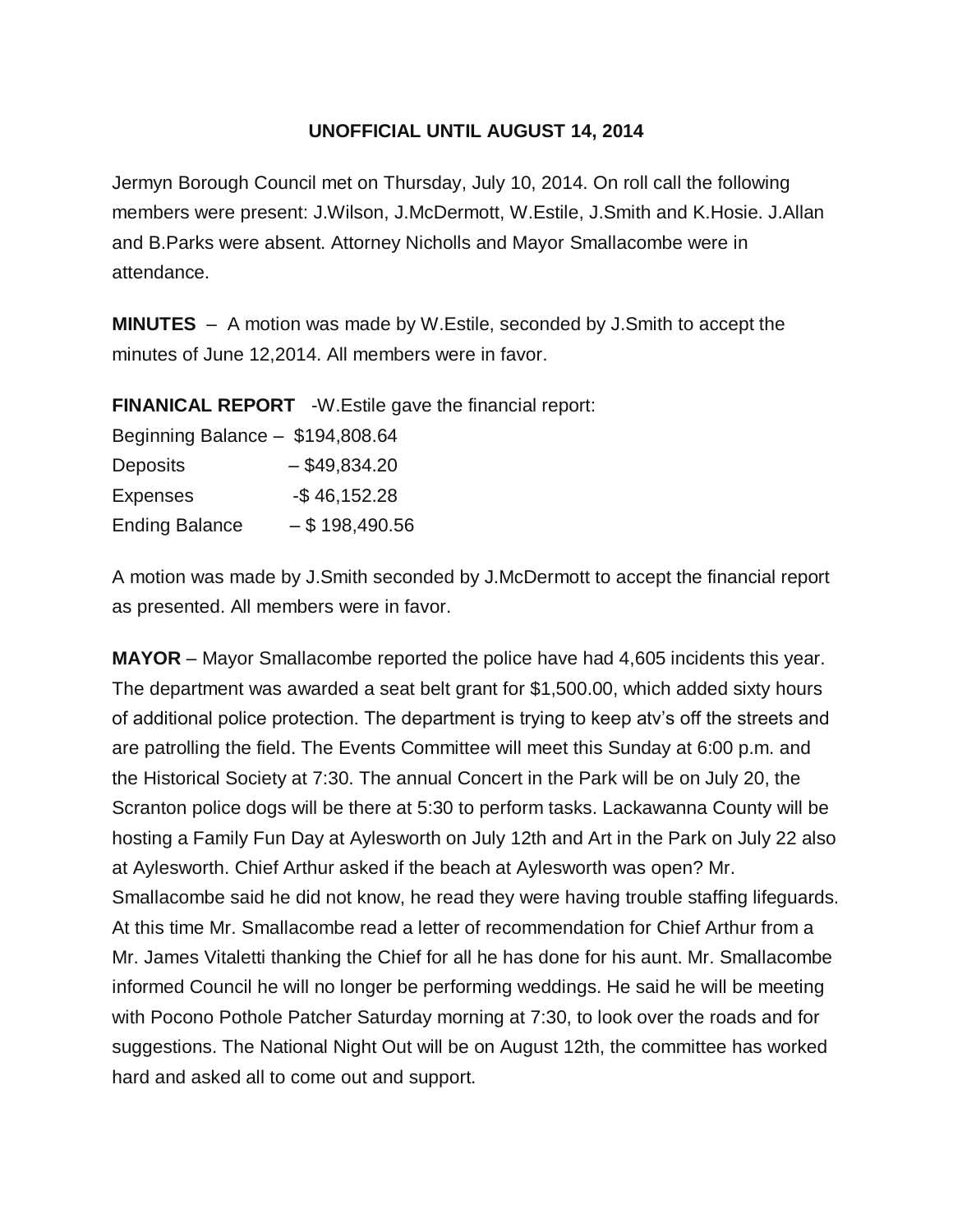**PUBLIC INPUT** – A. Whitiak, 512 Garfield Avenue informed council of Rolling Thunder coming through town on July 20th. W. Estile asked what time they will be passing through Jermyn. Mr. Whitiak said they usually contact the Chief, but it is usually around 12:15. Mr. Whitiak said he read the minutes and saw the problems Mr. Celli is having with Bureau Veritas. He said in December there were several complaints about the company and they have been fired from Jessup, Olyphant and Throop. Mrs. Hosie said Attorney Nicholls is looking into it. Mr. Whitiak said the company has cost himself and Mr. Celli money, you need to keep the businesses' in town and not chasing them out. Mr. Whitiak said the roads are horrible and he believed it was discussed to borrow funds. K. Hosie said to satisfy the present loan we have \$12,000.00 in the general fund from the sale of the old recycling truck, \$22,541.00 from the recycling fund and \$ 6,000.00 from liquid fuels, a total of \$40,541.00 which is the ending balance for the current paving loan. Mr. Whitiak said the \$9,000.00 in the budget for ammo is still bothering him. Mr. Whiitak said back to the paving loan, how long is the process? Attorney Nicholls said the process has to be approved by the Commonwealth, it could be early fall, as we have to have engineering estimates, advertising and the bidding . Mr. Whitiak asked Mr. Smallacombe about the pothole company. Mr. Smallacombe said they clean the holes and fill with 1-B gravel or asphalt, that seals it. It is not a permanent fix. Mr. Whitiak said the alley behind his business is bad. K.Hosie said perhaps by the spring we will be ready to pave.

Floyd Celli, 642 Washington Avenue, thanked the borough secretary for calling him the next day after the last meeting. He said at the last meeting someone was supposed to come and look at the alley behind his property? Mr. Estile said the meeting was cancelled, we were going to have a finance meeting in the morning and than go look at your property, because of a death we cancelled the finance meeting and the other meeting got cancelled also. Mr. Celli asked what does that have to do with coming over to look at the alley? Mr. Estile said we didn't look at it, it was cancelled, it is very hard to get people together to go look at it. I am not even on the roads, you should be addressing maybe Joe should be taking this over. I can't get in touch with Bob and I am in the middle of trying to do something.

Mr Celli said he is just trying to get help, my tools will be frozen to the garage floor again, it will be another month again. K.Hosie asked the secretary to get hold of B.Parks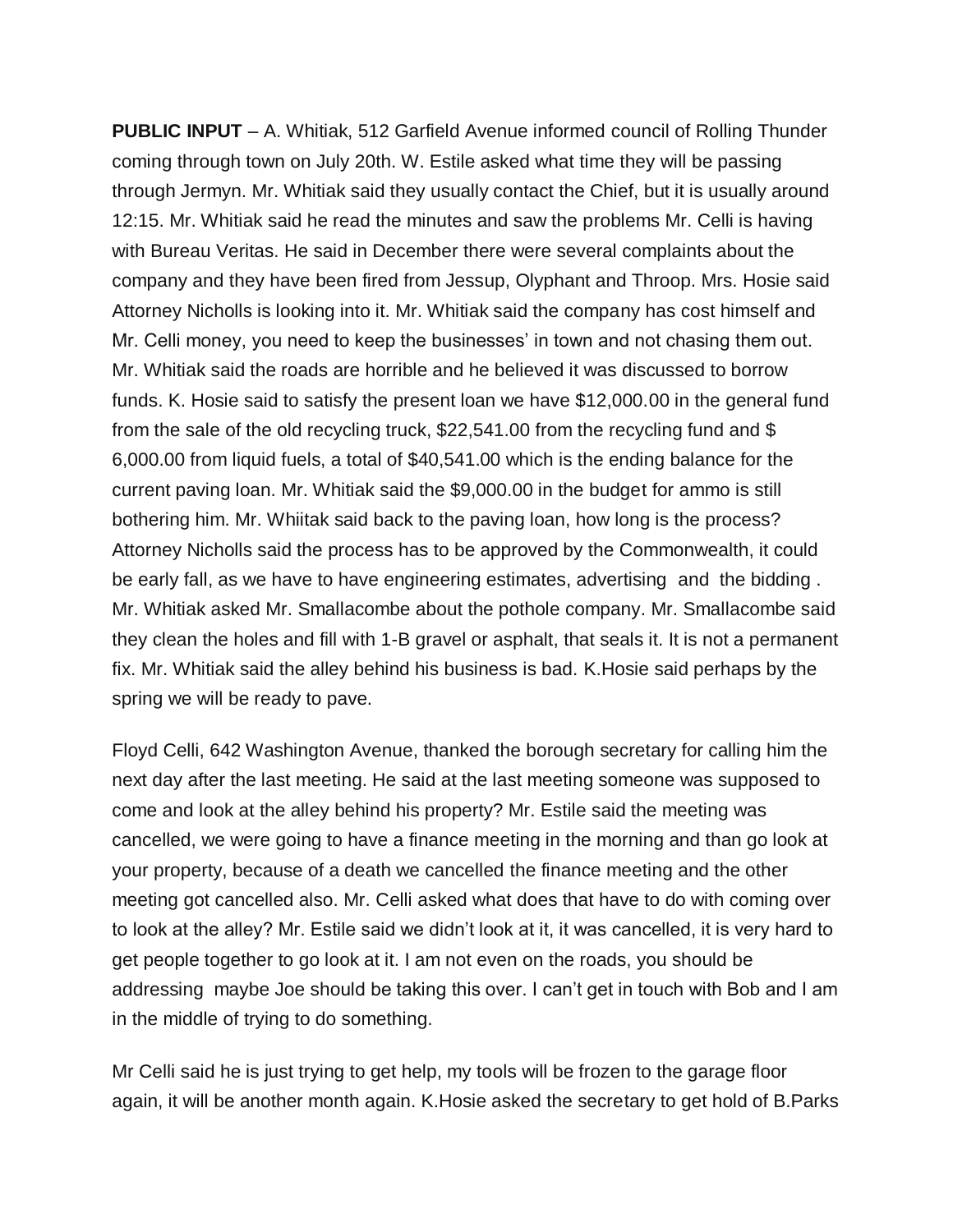tomorrow. Mayor Smallacombe said he will go down to look at it. Mr. Celli said it's an easy fix there's a hump of dirt there, just pick it up.

Mr. Celli asked Attorney Nicholls about the Bureau Veritas contract if it can be terminated or are we stuck until December. Mr. Nicholls said from what he found out from Debbie they are not here and that is a violation. I can put them on notice that we are cancelling, but there is an arbitration clause and could cost the borough a lot of money. Mr. Nicholls asked Mr. Cellie who is giving him the requirements? Mr. Celli said Ty Dodge , the inspector. He said he has been waiting three months for a building permit, T. Dodge said he needs stamped drawings, a big expense. Mr. Celli said it is getting old and I can't do anything for another month. Mr. Nicholls asked Debbie to call him with T. Dodge's and B. Chase's phone numbers. Mr. Nicholls obtained Mr. Celli's phone number to keep him informed.

**FINANCE** – A motion was made by J. McDermott, seconded by J.Wilson to pay invoices in the amount of \$2919.06. All members were in favor.

**PUBLIC WORKS** – K.Hosie read a letter of resignation form DPW employee Mark Kilmer. A motion was made by W.Estile, seconded by J.Wilson to accept the letter of resignation with regret. All members were in favor. K.Hosie said his last physical day is Thursday, a personal day on Friday and a weeks' vacation.

### **NEW BUSINESS**

**ALTERNATE PARKING ORDINANCE –** A motion was made to adopt the Alternate Parking Ordinance by W.Estile, seconded by J.McDermott (copy on file in borough office). All members were in favor.

**HERITAGE VALLEY** -Attorney Nicholls addressed the letter from the Lackawanna Heritage requesting a maintenance fee be placed in the 2015 budget for \$2,898.00. The contract we signed with them requires them to maintain the easement. Mr. Nicholls said the letter says 0.69 miles of trail and he thought it was 50' x 120'. Mr. Nicholls said he would write to them concerning the discrepancy. A motion was made by J.Wilson authorizing Attorney Nicholls to send Lackawanna Heritage Valley a letter inquiring into the discrepancy, seconded by J. Smith. All members were in favor.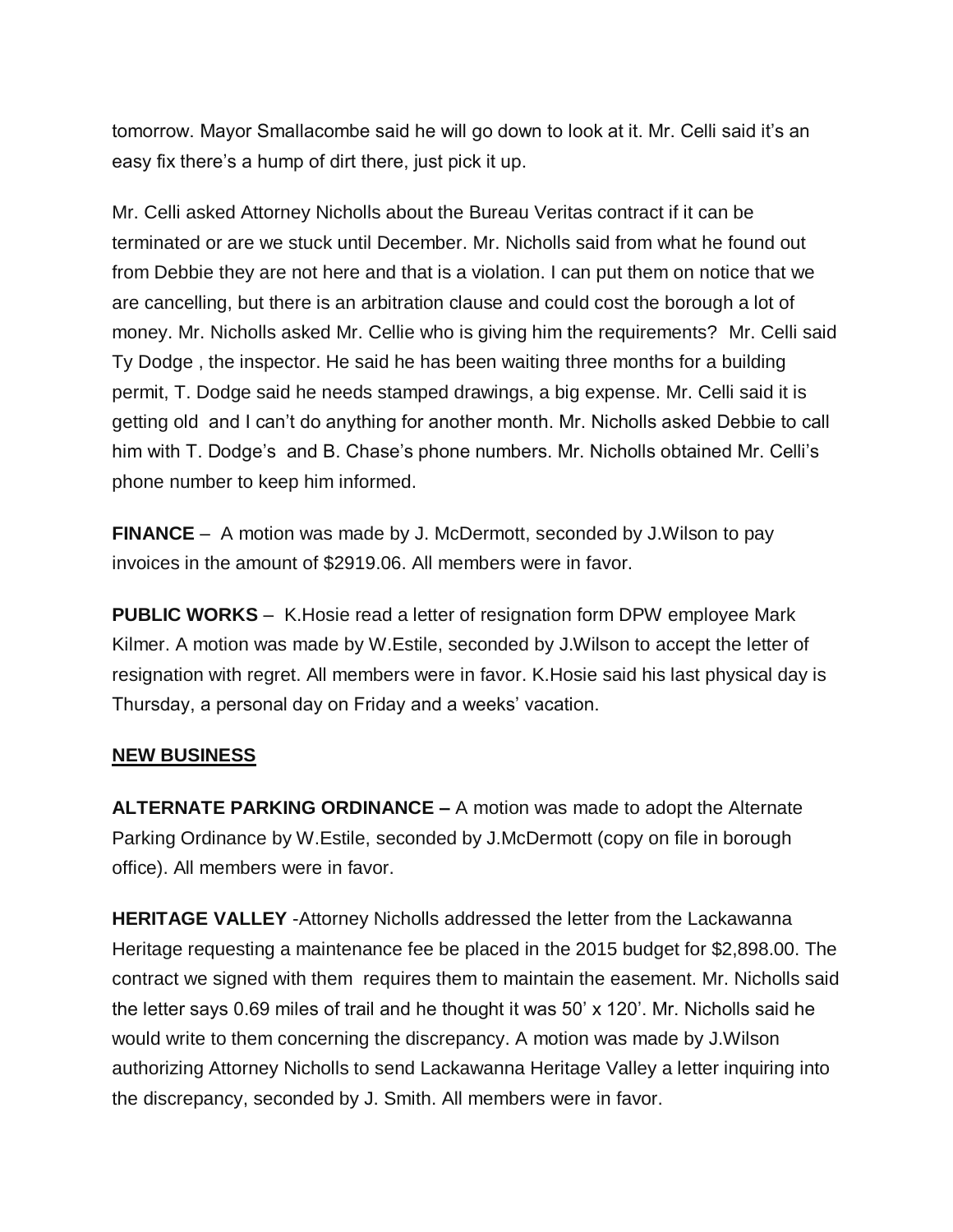### **UNFINISHED BUSINESS**

**PAVING PROPOSAL** -K. Hosie explained again where the Borough can get the funds to pay off the existing paving loan. She explained we have to do some paving and we can get a new contract without having to pay on an existing loan. She explained our liquid fuels allocation this year was \$49,941.00, next year \$54,759.00 and the year after \$62,066. Mrs. Katie asked for a motion to satisfy the loan. Mr. Smith asked what are the other options? Mrs. Hosie said there are no other options, our roads are going to keep on deteriorating. Mr. Smith said if you take the money you are proposing, \$12,000 from recycling truck, \$22,541.00 from recycling fund, the only concern I have cash wise is your leaving the Borough pretty bare bones. Now it seems that the roads are without a doubt number one priority. We can only take out enough money, if we don't cover that loan, we already have. That would be less money we could take out. The option I see that would be a possibility would be, next year, when everything goes through, we have the Liquid Fuels money come in, we can pay off the loan without taking everything the borough has. Mrs. Hosie said if we do that the roads won't get done until the following year. The question I have can we not move on that faster and than wait for the loan pay off and get all the work bidded and everything else? Attorney Nicholls said do not pay it off yet until we get ready to file with the state, get everything in place, the bids ready to go out , once you accept the bids than pay it off. That could be three or four months away, than apply to the state and a zero balance on the loan.

Mayor Smallacombe suggested an engineering study of the roads, including posting roads for heavy truck traffic and the bonding of roads.

J.Smith said we need to set up a meeting with Dennis Kutch, so everyone is on the same page, explaining what we want to do with the roads. A lot of the time the roads have been disturbed by contractors, utility companies and I think the fine is only \$25.00 or something, I'm not exactly sure. Mr. Smith said he thinks we have to look at the fines and we have to have Dennis there when the actual work is done, to make sure that the work is done correctly and the road is satisfactory, before anything else can go on.

Mr. Smith said he thinks it is a wise move to have Council meet with Dennis and explain all the things we have explained tonight. Mr. Smith asked the secretary if we have been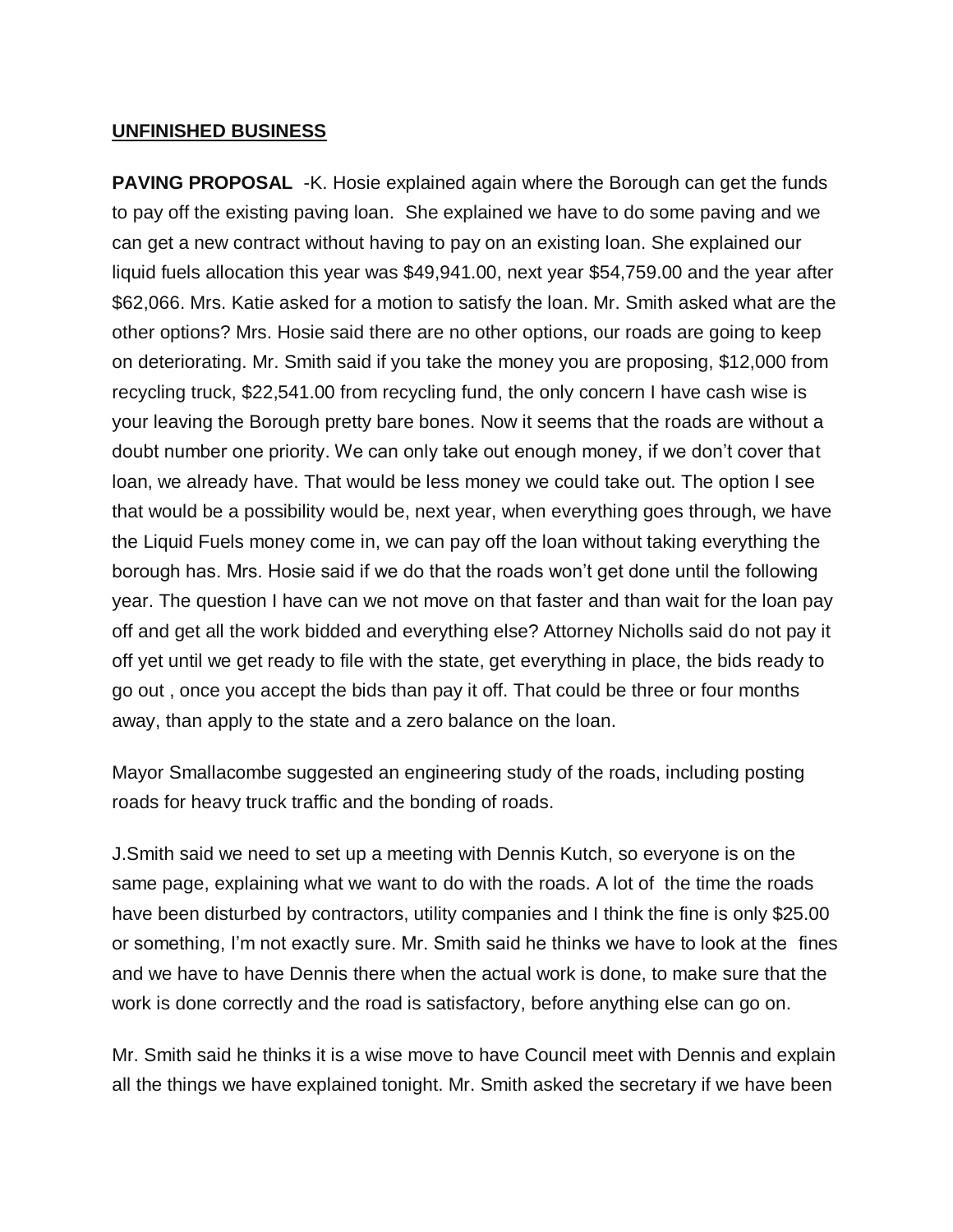denied grants that we have applied for yet. Mrs. Morcom said we applied for paving Henry Drive and the 700 block of Madison Avenue and have not heard anything yet , it will probably take months . She said she will call Lackawanna County Community Development to try to get a timeline.

K.Hosie said the secretary was instructed to apply for a grant to have the 400 block of Jefferson and the borough parking lot paved. She suggested we just apply for the parking lot and include the 400 block of Jefferson in the paving project, as a grant is not a guarantee. The secretary said the estimate for the parking lot is close to \$100,000.00 . Mr. Smith said as far as he is concerned the parking lot can stay the way it is. The secretary explained that if we apply for the Monroe Gaming Grant for the 400 block of Jefferson Avenue and the parking lot, these grants will not be awarded until February. B.Smallacombe will speak to Dennis Kutch on his own and the secretary will contact D.Kutch and ask him to be at the work session.

**HUMANE SOCIETY** – A motion was made by J. Wilson, seconded by W.Estile to give the Humane Society a \$100.00 donation . All members were in favor. K.Hosie said that the police department will be holding a fund drive for the Humane Society asking for supplies, dog and cat food, which can be dropped off at the borough building.

**LETTER FROM GENE DOUD** – A letter was read from a Mr. Gene Doud asking if the borough would be interested in the vacant property located at 701- 703 Washington Avenue. J.Wilson said the Shade Tree offered him \$10,000.00 and he turned it down, he wanted \$40,000.00. Mr. Smith said the borough is not in the property business.

A motion was made by J.Wilson, seconded by J.Smith to have a letter written to Mr. Doud informing him that the borough is not interested in the property. All members were in favor.

**RE-APPOINT WILLIAM ARTHUR** – A motion was made by J. Smith, seconded by W.Estile to re-appoint William Arthur as Acting Chief until the next meeting or if Chief Zellers comes back. All members were in favor.

Council went into executive session, council reconvened from executive session.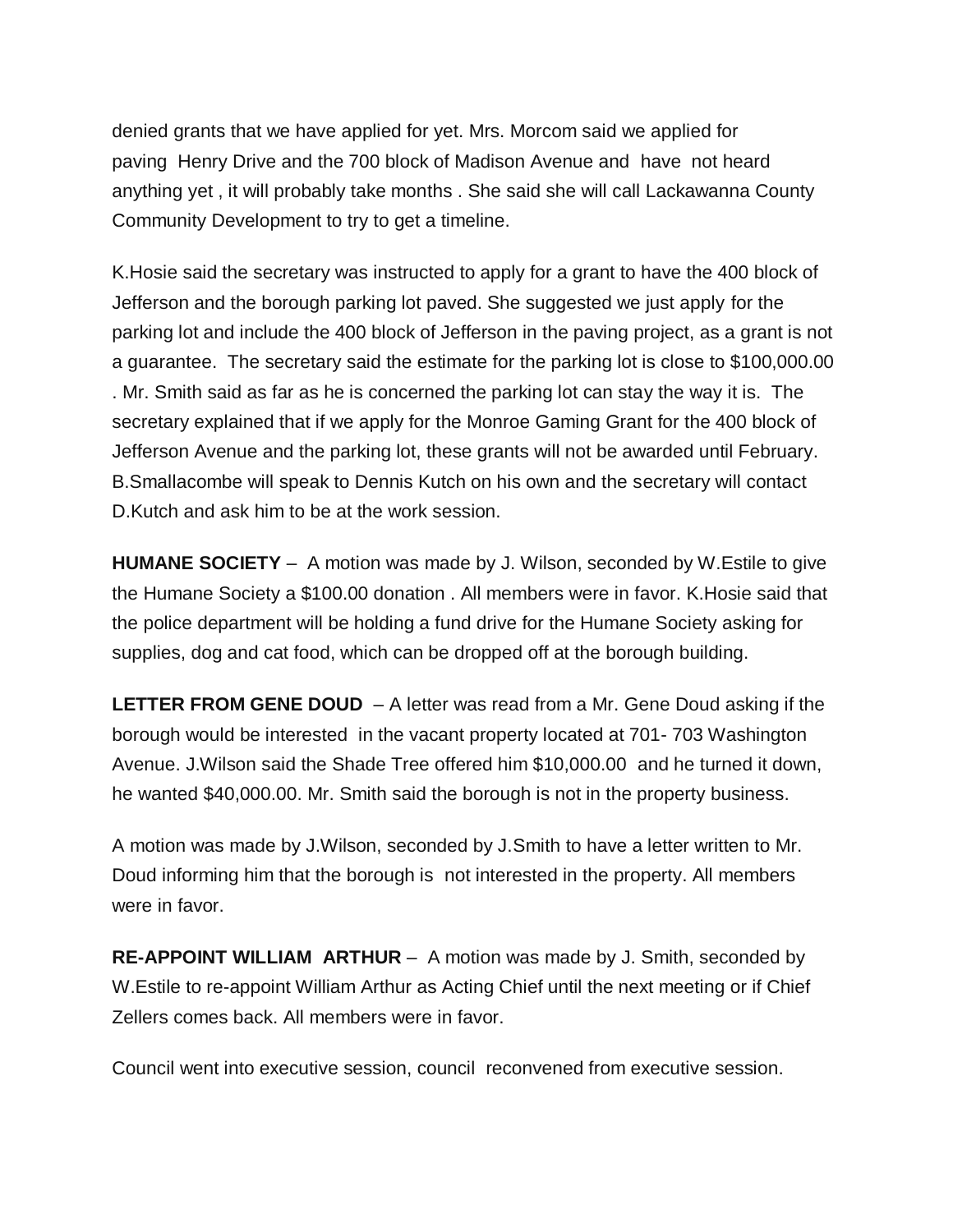A motion was made to adjourn by W. Estile, seconded by J. Wilson. All members were in favor.

# 4 Replies to "Council Minutes – July 10 2014"



fzfzfz

August 27, 2014 at 2:33 pm

according to joe smith, the number one priority is fixing the roads. r u kidding me? and this guy is part of the safety team in Jermyn? no wonder the rushbrook creek project is not completed after 11 years. hate to tell you joe smith, the number 1 priority in Jermyn is the rushhbrook creek flood project. when the ambulance does not have to take an alternate route just to get to Lincoln, Roosevelt and Garfield avenues, when the school children and adults don't have to walk in traffic then you can fix the roads joe.

2.

fzfzfz

August 27, 2014 at 2:34 pm

when is the boro going to send out the easement letters?